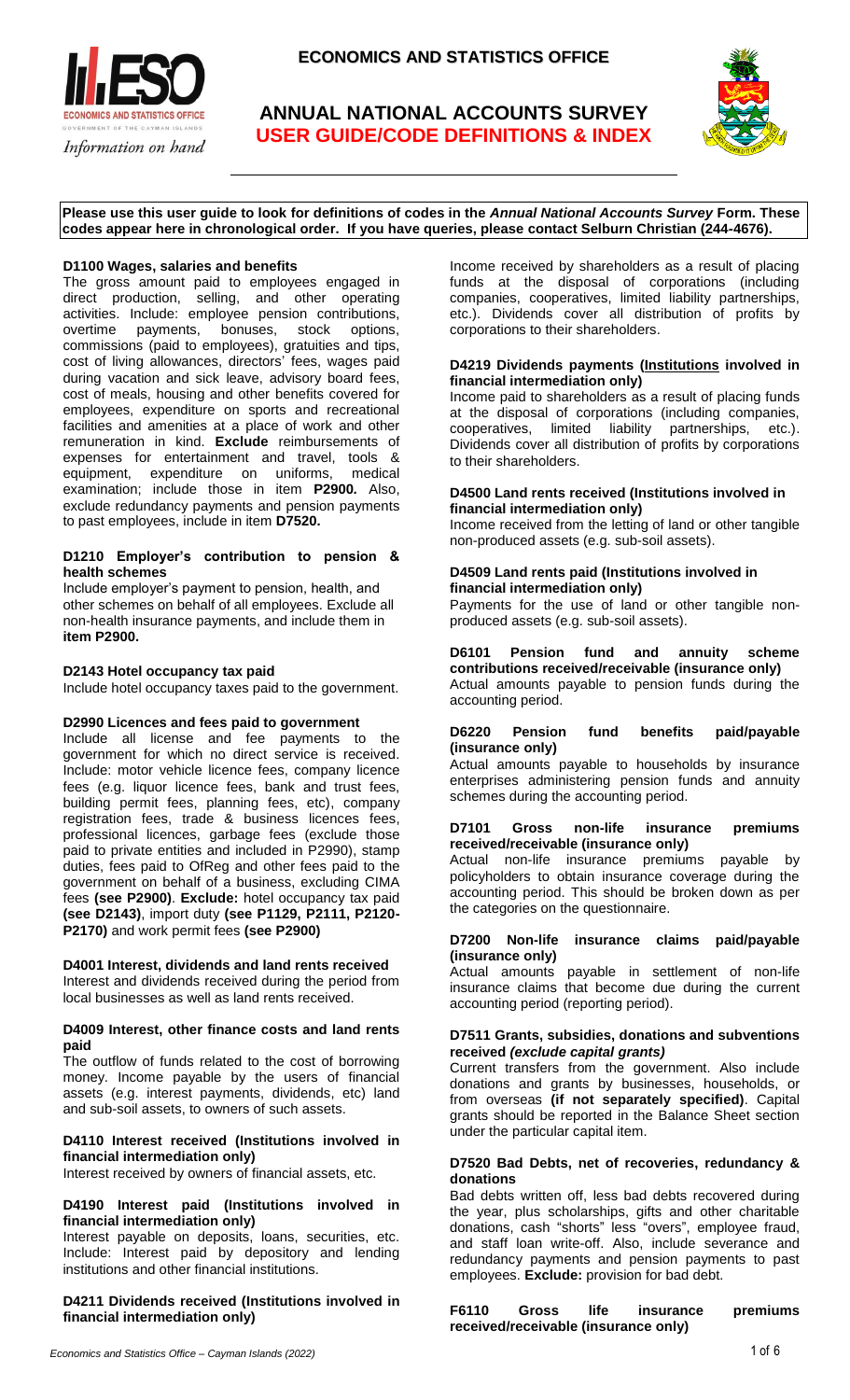

Actual life insurance premiums received/receivable from policyholders during the accounting period.

#### **F6119 Life insurance claims paid/payable (insurance only)**

Actual amounts payable in settlement of life insurance claims that become due during the current accounting period (reporting period).

## **F6201 Change in life insurance actuarial reserves (insurance only)**

Change in life insurance reserves against outstanding risks and claims including prepayments of premiums, calculated as the value of the reserves at the end of the current period **minus** the value of the reserves at the beginning of the period **excluding** holding gains or losses.

#### **F6202 Change in pension fund mathematical (technical) reserves (insurance only)**

Changes in the reserves of pension schemes comprising special funds held against outstanding risks and benefits, and as prepaid contributions, calculated as the value of the reserves at the end of the current period **minus** the value of the reserves at the beginning of the period e**xcluding** holding gains or losses.

# **F6203 Change in claim reserves (insurance only)**

Reserves held by insurance enterprises to cover the amounts they expect to pay in respect of claims not yet settled or that may be disputed - outstanding claims including prepayments of premiums. Indicate the change as the value of the reserves at the end of the current period **minus** the value of the reserves at the beginning of the current period **excluding** holding gains or losses.

## **K1000 Depreciation and amortization**

The decline in the value of fixed capital assets in the current period due to physical deterioration, normal obsolescence or normal accidental damage.

# **K1120 Holding gains/ (losses)**

Include increases or (decreases) in the value of assets or liabilities accruing to its owner purely as a result of holding said assets or liabilities over time, without transforming them in any way (e.g. foreign exchange gains/losses or profit/loss on disposal of fixed assets). Foreign exchange gains/losses resulting from the changes in the exchange rate due to currency appreciation/depreciation. Also include derivative gains/(losses) whether realized or unrealized. Derivatives are financial instruments whose value is derived from the value of something else (e.g. futures, forwards, options and swaps). They are normally used to reduce risk (hedging).

# **P1111 Sales of goods and services**

The amount earned from selling products and services. Include: receipts from the sales of goods and services, net of refunds and discounts. **Please note industry-specific instructions below for P1111:**

*Manufacturing* – include income from the sale of goods produced by the business unit and any associated installation and repair receipts.

*Electricity* – include income from the generation, transmission and distribution of electricity. Include: sale of electricity to residential, commercial, and industrial customers.

**Construction** – include income from new<br>construction, major additions, repairs and construction, major additions, repairs and maintenance. Value of work performed Include change in work-in-progress, i.e. the value of construction work actually put in place during the current period on projects that take longer than one

accounting period to complete (whether paid for or not). Include the value of any portion of work subcontracted to others.

**Wholesale & Retail** – include fees and commissions of commission agents, manufacturers' commission agents, manufacturers' representatives, auctioneers, etc.

*Financial Services* – include all international and domestic business activity conducted by local or resident establishments, but exclude the operations of overseas subsidiaries and associates of these establishments. Include all commission and fee income earned from services provided. (e.g. commission earned on foreign exchange transactions, loan fees, fund management fees, consultancy fees, merger and acquisition fees, trustee fees, estate fees, head office fees, standing order fees, etc.).

*Development banking* – Include all commission and fee income earned from services provided. (e.g. loan fees, consultancy fees, etc.).

*Mutual funds* – include revenue from new issues, principal transactions, commissions, brokerage, etc. New issues revenue refers to the underwriting revenue, trading, profits/losses and commissions on the placement of new issues, including commissions and consulting fees on short-term paper. Principal transaction revenue refers to revenue generated from acting as the principal in securities transactions. Brokerage income refers to the commissions from trading securities by acting as agents for clients. Include all fee income earned from services provided. (e.g. fund management fees, consultancy fees, merger and acquisition fees, trustee fees, estate fees, head office fees, etc.).

*Communication services* – include revenue from fixed and mobile telephone service, telephony via the internet (e.g. voice over internet service) television cable service, internet service, courier service, etc.

*Business services* – include revenue earned from the main services provided by the business (e.g. legal, accounting, consulting, etc.).

*Software development and computer services* – include revenue from packaged software products (including sales, rental, leasing and/or licensing), computer systems design and related services (e.g. technical consulting services, network design, customization of packaged software, hardware and software support, etc), data processing and hosting (e.g. data storage, data management, etc) and computer hardware sales (e.g. sales of hardware of own manufacture and purchased for resale).

*Agriculture and fishing* – include total receipts from the sale of crops, livestock, milk, eggs, honey, fish, etc. and all types of service activities.

# **P1112 Sales of other goods and services.**

#### **Please note industry-specific instructions below:**

*Water Supply* – include income from treating and distributing water. Include; sale of water to residential, industrial, and commercial customers (including bulk water for resale by other private or public water utilities) and other operating revenues.

*Mining & Quarrying* – include income from mining activities (if any) and the sale of quarry products: building stone, sand, pebbles, gravel, clay, lime, etc.

*Repair Services* – include income received from the maintenance and repair of motor vehicles.

*Hotels & Restaurants* – include total receipts from all restaurants, cafeterias, canteens, snack bars, catering and take-out facilities. Also include receipts from the sale of alcoholic beverages.

*Real Estate & Renting* – include income in respect of property development, management, appraisal, agency services, strata fees received, etc.

*Private Non-Profit Institutions* – include contributions received by non-profit institutions from their members and affiliated organizations, including membership dues and subscriptions. **Exclude** grants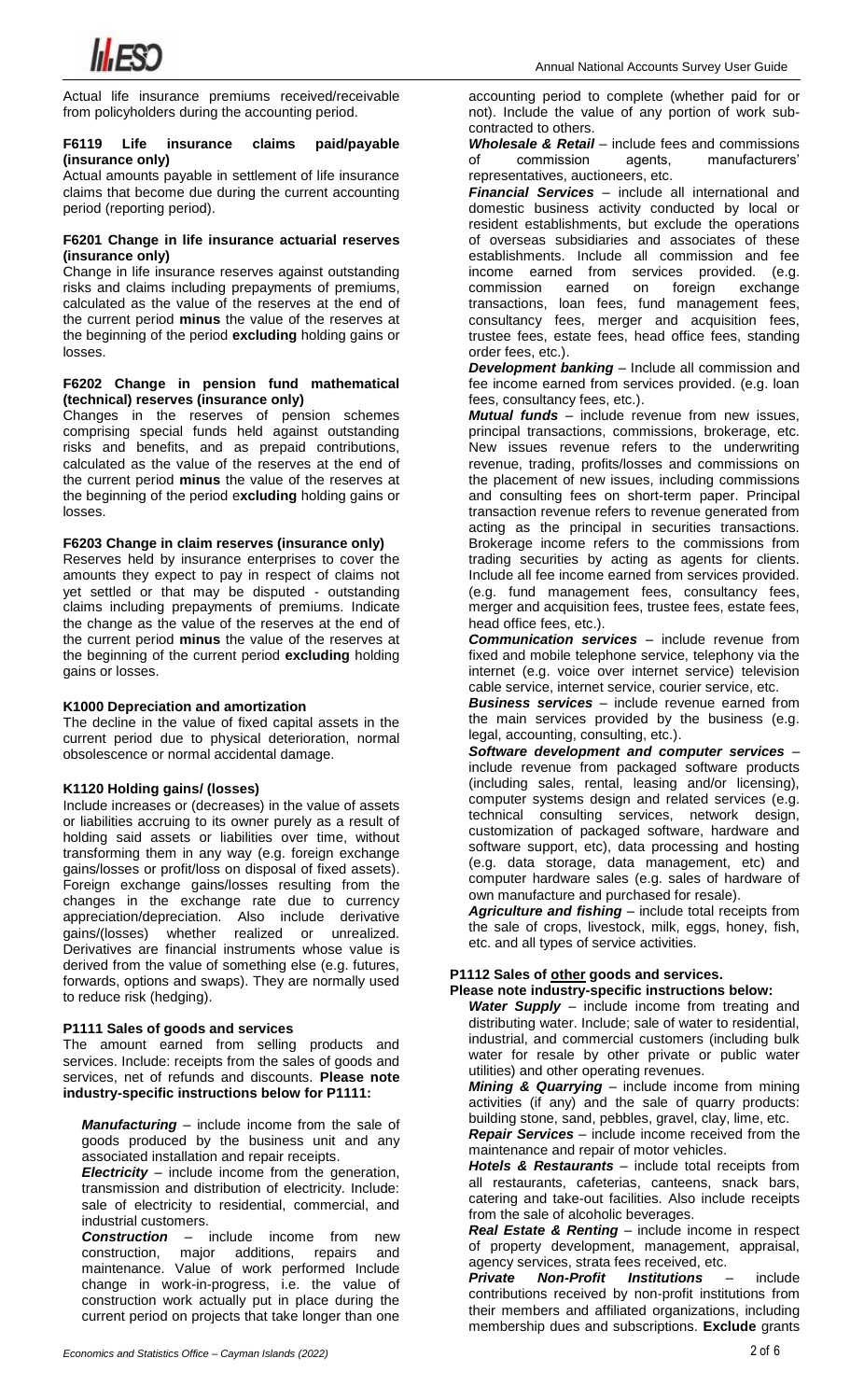

or contributions from the government; **item D7511**. *Business services* – include revenue earned from any other professional services provided (other than the main services provided by the business).

#### **P1113 Sales of secondary goods and services. Please note industry-specific instructions below for:**

*Repair Services* – include income received from repair and installation services other than for motor vehicles.

*Hotels & Restaurants* – include total receipts from other departments such as newsstands, tour desks, gift shops, pro shops, rental of banquet halls and convention facilities, etc.

## **P1121 Sales of goods purchased for resale**

Include any receipt from goods resold without being further processed, net of rebates or discounts.

#### **P1129 Purchases of goods for resale**

Actual payments for goods for resale within the specific period, gross of customs duties and port charges, but net of any refunds and discounts received.

## **P1189 Other operating income**

All other income from other sources related to the business not specifically identified above, e.g. commissions, repair work, delivery of products or goods, etc. **Exclude:** bad debts recovered **(Item D7520),** holding gains including foreign exchange gains and losses, and profit from the sale of fixed assets **(Item K1120)**.

# **P1610 Rental/lease income from buildings**

Include the income from the rental of buildings or office space, gross of real estate fees and commissions paid or other deductions.

#### **P1630 Rental/lease income from machinery, equipment and vehicles**

Include the income from the rental of machinery, equipment or vehicles.

#### **P2111 Purchase of agricultural materials and supplies (agriculture and fishing only)**

Include: seeds, cuttings and other planting material, fertilizer, other agricultural chemicals and supplies, animal feed, fishing nets and supplies, including customs duties, etc.

## **P2120 Purchases of raw materials, supplies and components**

Include all expenditure on raw materials, supplies and components used in the production process. This should include all auxiliary materials and packaging material, inclusive of custom duties.

#### **P2130 Purchases of construction materials and supplies (construction only)**

All building supplies, including timber, quarry products, cement, concrete products, steel, port charges, etc. Also include all auxiliary materials, water, cost of quarrying supplies and office supplies, inclusive of custom duties.

#### **P2140 Purchases of other materials & supplies (wholesale and retail trade only)**

Include all expenditure on materials, supplies and components used in the production process. This should include all auxiliary materials, packaging material and office supplies, inclusive of custom duties.

#### **P2160 Fuels expenses**

Include expenditure on gasoline and diesel used in business vehicles, kerosene, gas oil, propane and other fuel oils, lubricating oils, etc.

# **P2170 Purchase of materials and supplies**

Include expenditure on stationery and other office supplies, gross of customs duties and port charges.

#### **P2211 Repair and maintenance of machinery & equipment**

Include amount paid to mechanics and machinists for routine maintenance and repair work of boats, boat engines, industrial machines, radio equipment, construction equipment, tractors, parts, servicing, labor costs, etc. **Exclude** motor vehicle repairs & maintenance **(P2300).**

# **P2220 Electricity and water**

Include all expenditure on electricity and water for the period.

#### **P2230 Payment to subcontractors for construction work (construction only)**

The amount paid to outsource construction work for short periods. Include: work done by paint contractors, electricians, plumbers, etc.

#### **P2240 Minor building maintenance and repair**

Include expenditure on minor repair and maintenance work (e.g. repair and painting of roofs, exterior walls, foundation, flooring, ceiling, partitions, doors, windows, plaster, structural ironworks, screens, window shades, venetian blinds, plumbing, heating and air conditioning within or a part of the building, electric wiring, and light fixtures, etc.). Major repairs should be considered as additions to the value of buildings **(see item P5114***ii***).**

#### **P2300 Maintenance and repair of motor vehicles**

Include all amounts paid to mechanics and petrol service stations for labor and materials.

## **P2411 Transport, Freight and haulage costs**

Include all expenditure on the movement of human or material resources, to or from the company. Include local freight charges incurred by truckers, taxi costs used to transport visiting business professionals, and container rental storage. Also include airline tickets purchased for business purposes only. Courier costs are to be included in item **P2900**.

#### **P2510 Bank charges**

Include checkbook charges, credit card commissions, draft charges, foreign exchange commissions, monthly service charges, wire transfer charges, etc. **Exclude**: Interest paid on loan amounts and overdraft facilities and include in **item D4009**.

# **P2610 Rental/lease payment for buildings**

Include all expenditure for the rental/lease of real estate, buildings, office space and meeting rooms.

#### **P2620 Real estate commissions paid (real estate only)**

Include payments for real estate agency services, property management and development, property appraisal, etc. to agencies or individuals external to the company. **NOTE**: commissions earned by employees of the business are to be included in **D1100**.

#### **P2630 Rental/lease payment for machinery, equipment and vehicles**

Include expenditure on the rental or leasing of furniture, computers, or other forms of equipment. **Exclude** lease purchase agreements and deferred payment plans on the purchase of equipment.

## **P2700 Computer services and maintenance of office equipment**

The amount paid for computer maintenance and repair, computer site preparation, data processing, and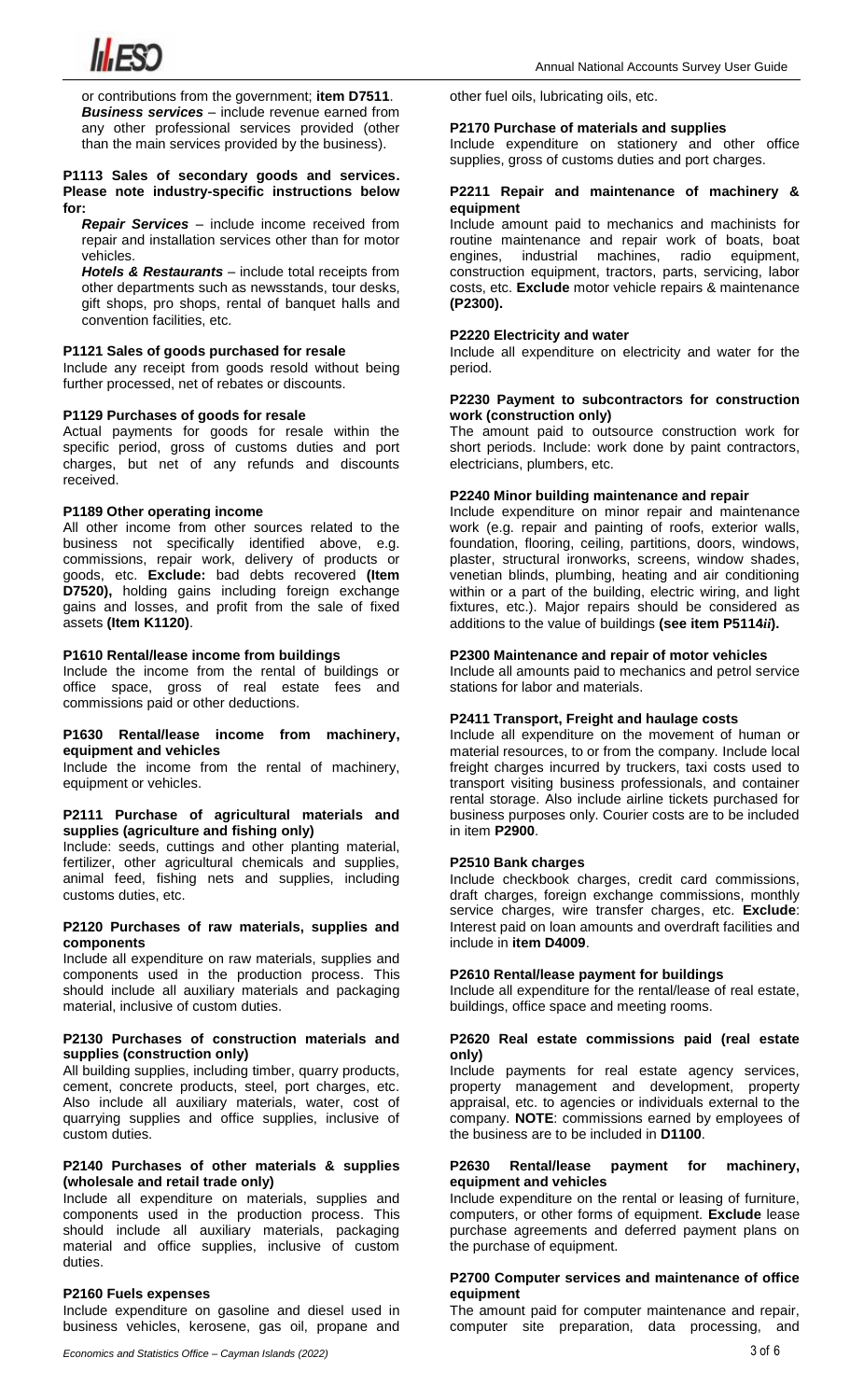

database production. Include: repair and maintenance of calculating machines, accounting machines, digital and analog computers, associate electronic data processing equipment and accessories, etc. **Exclude:** purchases of computer software **(Item P5120***ii***)** and hardware **(Item P5116***ii***).**

## **P2810 Professional services**

Include: legal, accounting, audit, consultancy fees, management advisory, management fees, trust fees, temporary staff hired through employment agencies, outsourcing of inventory counting, corporate and administrative, payroll processing fees, and relocation services/assistance, etc.

## **P2900 Other operating, selling and administrative expenses**

Include all other current items of expenditure including work permit fees, garbage fees (exclude those paid to the government and include in D2990), telephone, internet, non-health insurance payments (e.g. motor vehicle, property, marine, casualty, theft, keyman, etc.) advertising and promotion, patent fees, copyrights fees, franchise fees, royalties, subscriptions, security, recruitment costs, training costs, building cleaning and other services, staff training, commissions paid to nonemployees, etc. Include fees paid to CIMA. **Exclude:** bad debts, extraordinary items and other non-current items. Also exclude expenditure of R&D, computer software and databases (see Item **P5120**).

#### **P5114 Land, buildings, leasehold improvements & other structures**

Include the total value of the stock of new and existing land, buildings and other structures owned by the enterprise at the beginning of the year. Include in **acquisitions** the value of new purchases and assets acquired or produced on own-account in the period. Also include the value of land improvements, extensions and major renovations to existing buildings and other structures (including leasehold improvements). Record under **disposals** any assets sold, surrendered, scrapped or demolished.

## **P5115 Motor vehicles**

Include the total value of the stock of all new or second-hand transport equipment at the beginning of the year. Under **acquisitions**, record any new purchases or assets acquired during the period. Include any major improvements made to these assets. Assets sold, surrendered or scrapped during the period should be recorded under **disposals**.

### **P5116 Plant, machinery, furniture, equipment and other fixed assets**

Include the total value of the stock of all new or second-hand machinery and equipment, furniture and furnishings, computer hardware, photocopiers and other durable goods purchased or produced during the year. Include in **acquisitions** the value of new purchases and assets acquired or produced on ownaccount in the period. Also, include any major improvements made to these assets. **Disposals** should include the value of all assets sold, surrendered or scrapped during the period.

#### **P5120 Intangible assets, e.g. computer software, databases and expenditure on research & development (R&D)**

Include the value of all intangible assets (e.g. copyrights, databases, computer software, intellectual property products, etc.) expected to be used for more than one year. Also include the value of mineral exploration and evaluation, entertainment, literary and artistic originals. The value of R&D, databases and computer software can be determined by the cost of producing it if the value is not observed directly. Databases consist of files of data organized in such a

way as to permit resource-effective access and use of the data. **Acquisitions** include expenditure on R&D, i.e. work undertaken on a systematic basis to increase the stock of knowledge, and use of this stock of knowledge to discover or develop new products (goods and services), including improved versions or qualities of existing products, or discovering or developing new or more efficient processes of production. It also includes purchases of packaged software and database management systems. **Exclude:** computer maintenance and repair (see Item **P2700**), rental and leasing of computer equipment (see Item **P2630**).

# **P5200 Change in inventories**

Include the total value of all inventories at the beginning and end of the period. Include the value of finished goods, goods purchased for resale, work-in-progress and materials and supplies held in stock.

#### **P5211 Closing inventory of produce and livestock (agriculture only)**

Include the value of produce held in stock and livestock for slaughter at the end of the accounting year.

#### **P5219 Opening inventory of produce and livestock (agriculture only)**

Include the value of produce held in stock and livestock for slaughter at the end of the accounting year, allowing for wastage and damage.

## **P5221 Closing inventory of work-in-progress & finished goods**

Include the value of work-in-progress and finished goods held in stock at the end of the accounting year.

#### **P5229 Opening inventory of work-in-progress & finished goods**

Include the value of work-in-progress and finished goods held in stock at the beginning of the accounting year, allowing for stock losses due to wastage, theft or damage.

# **P5231 Closing inventory of goods for resale**

Include the value of stocks of goods for resale at the end of the accounting year.

## **P5239 Opening inventory of goods for resale**

Include the value of stocks of goods for resale at the beginning of the accounting year, allowing for stock losses due to wastage, theft or accidental damage.

#### **P5241 Closing inventory of raw materials and other supplies**

Include the value of stocks of raw materials and other supplies (e.g. office supplies) at the end of the accounting year.

### **P5249 Opening inventory of goods for resale**

Include the value of stocks of raw materials and other supplies (e.g. office supplies) at the beginning of the accounting year, allowing for stock losses due to wastage, theft or accidental damage.

# **P5311 Number of full-time employees**

Full-time employees are those individuals working 30 or more hours per week.

#### **P5312 Number of part-time employees**

Part-time employees are those individuals working less than 30 hours per week.

**Salaried Employees** – Include here employees who are paid the same amount per pay period no matter how much work they do or how many hours they work.

**Wage-earners** – Include those who work by the hour, day or week for wages and not a fixed salary (e.g. hourly rated employees whose pay is expressed in a set number of hours).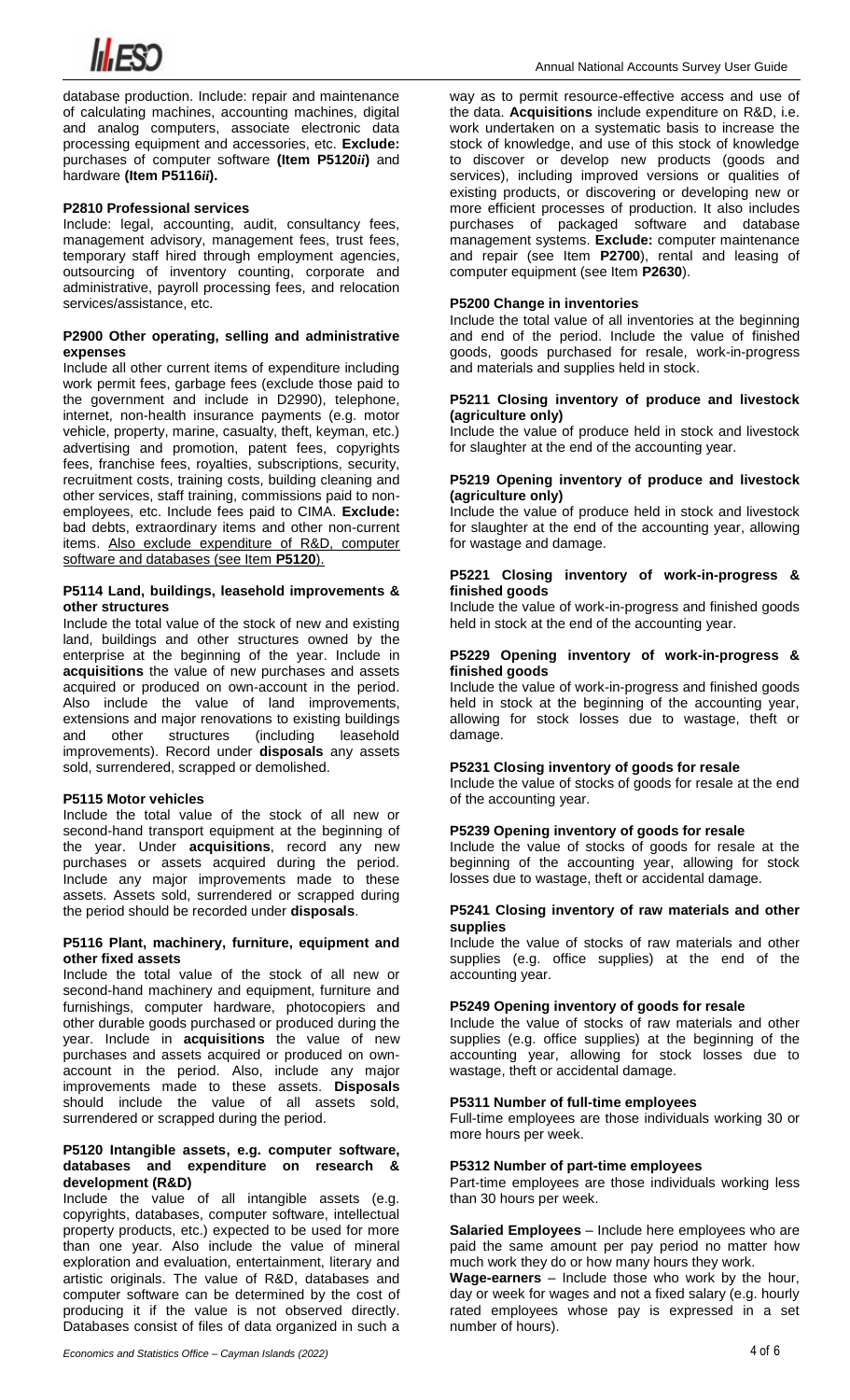

# **ANNUAL NATIONAL ACCOUNTS SURVEY INDEX OF TERMS AND CODES**



# **Please use this index to look for common terms and codes in the** *Annual National Accounts Survey* **Form. If you have queries, please contact Selburn Christian (244-4676) or O'Dayne Plummer (244-4608).**

| Accounting services expenses                  | P2810    | Dividends received                          | D4001    |
|-----------------------------------------------|----------|---------------------------------------------|----------|
| Advertising expenses                          | P2900    | Dividends received (banks only)             | D4211    |
| Advisory board fees                           | D1100    | Donations paid                              | D7520    |
| Agency fees                                   | P2810    | Donations received                          | D7511    |
| <b>AGM</b> expenses                           | P2900    | Draft charges                               | P2510    |
| Agricultural materials and supplies purchases | P2111    | Dues paid                                   | P2900    |
| Airline tickets for business travel           | P2411    | Durable goods, acquisitions & disposals     | P5116    |
| Alcohol sales                                 | P1121    | Electrical equipment rental                 | P2630    |
| Audit services expenses                       | P2810    | <b>Electricity expenses</b>                 | P2220    |
| Bad debt                                      | D7520    | Employee benefits                           | D1100    |
| <b>Bank cards</b>                             | P2510    | Employee bonuses                            | D1100    |
| Bank service charges                          | P2510    | Employee insurance benefits                 | D1100    |
| Bank service charges, income                  | P1111    | Employee pension contributions              | D1100    |
| Boat rental income                            | P1630    | Employer's contribution to health insurance | D1210    |
| <b>Bottled water</b>                          | P2900    | Employer's contribution to pension          | D1210    |
| Brokerage commissions paid                    | P2900    | Entertainment expenses, client              | P2900    |
| Building cleaning expenses                    | P2900    | Entertainment expenses, employee            | P2900    |
| <b>Building lease expenses</b>                | P2610    | Equipment, acquisitions                     | P5116ii  |
| <b>Building rent expenses</b>                 | P2610    | Equipment, disposals                        | P5116iii |
| Buildings, acquisitions                       | P5114ii  | Exhibit expenses                            | P2900    |
| Buildings, disposals                          | P5114iii | Fax services                                | P2900    |
| Buildings, extensions                         | P5114ii  | Fixed assets, deterioration                 | K1000    |
| Buildings, major renovations                  | P5114ii  | <b>Flowers</b>                              | P2170    |
| <b>Business travel expenses</b>               | P2411    | Food or liquor licensing fee                | D2990    |
| Cellular phone charges                        | P2900    | Food purchases for restaurants              | P2120    |
| Checkbook charges                             | P2510    | Foreign exchange gains or losses            | K1120    |
| Cleaning services, building                   | P2900    | Freelance staff                             | D1100    |
| Commissions - employee compensation           | D1100    | Freight charges                             | P2411    |
| Commissions - income                          | P1111    | Fuel purchases                              | P2160    |
| Company fees                                  | D2990    | Furniture rental expenses                   | P2630    |
| Computer consulting services expenses         | P2700    | Furniture rental income                     | P1630    |
| Computer equipment, acquisitions & disposals  | P5116    | Gasoline purchases                          | P2160    |
| Computer maintenance & repair expenses        | P2700    | Gifts paid                                  | D7520    |
| Computer rental/leasing expenses              | P2630    | Grants received                             | D7511    |
| Computer software                             | P5120    | Gratuities (tips paid to employees)         | D1100    |
| Computer software, customized                 | P5120    | Gross income from rental/lease of building  | P1610    |
| Computer software, off-the shelf              | P5120    | Health licensing fees                       | D2990    |
| Computer software, own-account                | P5120    | Honoraria                                   | D1100    |
| Concert expenses                              | P2900    | Hotel occupancy tax (paid to government)    | D2143    |
| Construction equipment rental income          | P1630    | Housing allowance                           | D1100    |
| Construction materials and supplies purchases | P2130    | Import duty (P1129, P2111, P2120-P2170)     | P2100    |
| Consumer goods rental income                  | P1630    | Insurance premiums, property                | P2900    |
| Corporate consulting services expenses        | P2810    | Interest paid                               | D4009    |
| Cost of living allowances                     | D1100    | Interest paid (banks only)                  | D4190    |
| Credit card commission                        | P2510    | Interest received                           | D4001    |
| Custody expense                               | P2510    | Interest received (banks only)              | D4110    |
| Cutlery purchases                             | P2170    | Internet advertisements                     | P2900    |
| Data storage, electronic                      | P2700    | Internet charges                            | P2900    |
| Data storage, hard copy                       | P2700    | Inventories of finished goods (closing)     | P5221    |
| Delivery service income                       | P1111    | Inventories of finished goods (opening)     | P5229    |
| Demurrage                                     | P2411    | Inventories of livestock (closing)          | P5211    |
| Depreciation                                  | K1000    | Inventories of livestock (opening)          | P5219    |
| Director's fees                               | D1100    | Inventories of resale goods (closing)       | P5231    |
| Discounts (netted from sales)                 | P1111    | Inventories of resale goods (opening)       | P5239    |

*Economics and Statistics Office – Cayman Islands (2022)* 5 of 6